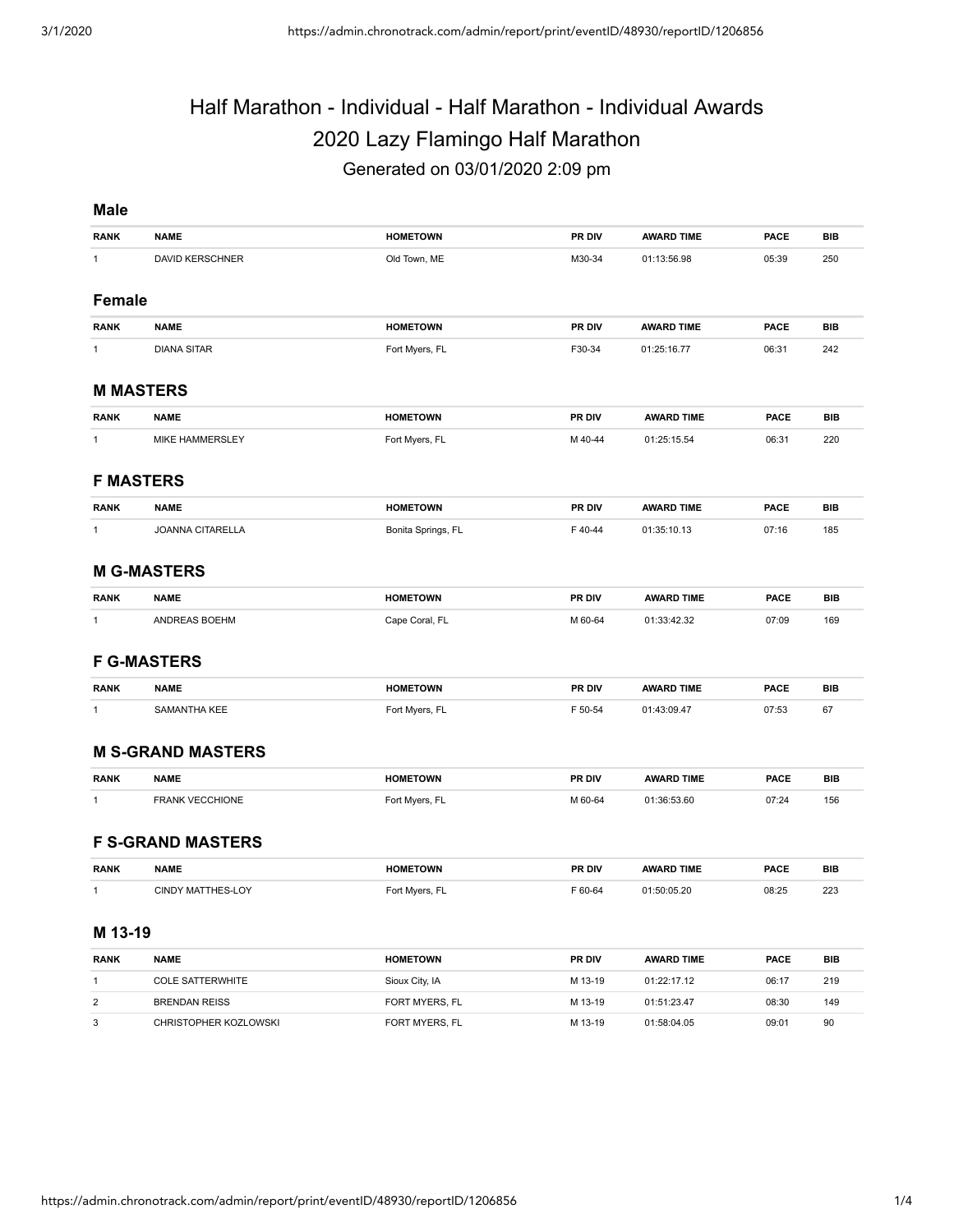# **M 20-24**

| <b>RANK</b> | <b>NAME</b>          | <b>HOMETOWN</b> | <b>PR DIV</b> | <b>AWARD TIME</b> | <b>PACE</b> | BIB |
|-------------|----------------------|-----------------|---------------|-------------------|-------------|-----|
|             | STEPHEN MANZO        | Cape Coral, FL  | M 20-24       | 01:49:32.09       | 08:22       | 255 |
| 2           | <b>JACK CAMPIONE</b> | Cape Coral, FL  | M 20-24       | 01:57:51.02       | 09:00       | 207 |
| 3           | KEATON KOSELKE       | Florida, US     | M 20-24       | 02:20:22.19       | 10:43       | 60  |

## **F 20-24**

| <b>RANK</b> | <b>NAME</b>          | <b>HOMETOWN</b>      | <b>PR DIV</b> | <b>AWARD TIME</b> | <b>PACE</b> | <b>BIB</b> |
|-------------|----------------------|----------------------|---------------|-------------------|-------------|------------|
|             | <b>HALEY PIGOTT</b>  | Fort Myers, FL       | F 20-24       | 01:39:18.97       | 07:35       | 198        |
| 2           | <b>ERIN POST</b>     | Saint James City, FL | F 20-24       | 01:58:01.33       | 09:01       | 206        |
| 3           | <b>JENNY COLEMAN</b> | Fort Myers, FL       | F 20-24       | 02:04:25.69       | 09:30       | 173        |

## **M 25-29**

| <b>RANK</b> | <b>NAME</b>        | <b>HOMETOWN</b> | <b>PR DIV</b> | <b>AWARD TIME</b> | <b>PACE</b> | BIB |
|-------------|--------------------|-----------------|---------------|-------------------|-------------|-----|
|             | MICHAEL MCNICHOLAS | Fort Myers, FL  | M 25-29       | 01:31:06.30       | 06:57       | 243 |
| 2           | CHRIS KLEPPER      | Naples, FL      | M 25-29       | 01:34:42.62       | 07:14       | 218 |
| 3           | <b>RYAN SONGER</b> | Cape Coral, FL  | M 25-29       | 01:39:43.39       | 07:37       | 234 |

#### **F 25-29**

| <b>RANK</b> | <b>NAME</b>               | <b>HOMETOWN</b> | PR DIV      | AWARD TIME | <b>PACE</b> | <b>BIB</b>          |
|-------------|---------------------------|-----------------|-------------|------------|-------------|---------------------|
|             |                           |                 |             |            |             |                     |
|             | <b>DIA MARTUCCI</b><br>ΔI | New York, NY    | $= 25 - 29$ | 9:35.08    | 07:36       | $\sim$<br><u>__</u> |

## **M30-34**

| <b>RANK</b> | <b>NAME</b>    | <b>HOMETOWN</b> | <b>PR DIV</b> | <b>AWARD TIME</b> | <b>PACE</b> | BIB |
|-------------|----------------|-----------------|---------------|-------------------|-------------|-----|
|             | ROSS LENEHAN   | Cape Coral, FL  | M30-34        | 01:15:44.42       | 05:47       | 127 |
| 2           | OSCAR CORREDOR | Fort Myers, FL  | M30-34        | 01:23:17.80       | 06:22       | 230 |
| 3           | ALEX HINEBAUGH | Fort Myers, FL  | M30-34        | 01:30:21.54       | 06:54       | 70  |

# **F30-34**

| <b>RANK</b> | <b>NAME</b>            | <b>HOMETOWN</b> | <b>PR DIV</b> | <b>AWARD TIME</b> | <b>PACE</b> | BIB |
|-------------|------------------------|-----------------|---------------|-------------------|-------------|-----|
|             | LORI ROBBINS           | Fort Myers, FL  | F30-34        | 01:37:09.29       | 07:25       | 115 |
| 2           | <b>HAYDEE STAEBELL</b> | Naples, FL      | F30-34        | 01:41:48.50       | 07:46       | 222 |
| 3           | KATARINA COHEN         | Fort Myers, FL  | F30-34        | 01:45:07.52       | 08:02       | 151 |

# **M35-39**

| <b>RANK</b> | <b>NAME</b>           | <b>HOMETOWN</b> | <b>PR DIV</b> | <b>AWARD TIME</b> | <b>PACE</b> | BIB |
|-------------|-----------------------|-----------------|---------------|-------------------|-------------|-----|
|             | <b>KEVIN OROURKE</b>  | Marinette, WI   | M35-39        | 01:23:05.67       | 06:21       | 150 |
| 2           | DOUG FREEMAN          | Fort Myers, FL  | M35-39        | 01:30:43.94       | 06:56       | 232 |
| 3           | <b>DEAN WIECZOREK</b> | Cape Coral, FL  | M35-39        | 01:35:09.15       | 07:16       | 190 |

## **F35-39**

| <b>RANK</b> | <b>NAME</b>         | <b>HOMETOWN</b>    | <b>PR DIV</b> | <b>AWARD TIME</b> | <b>PACE</b> | BIB |
|-------------|---------------------|--------------------|---------------|-------------------|-------------|-----|
|             | <b>SARA BREAULT</b> | Bonita Springs, FL | F35-39        | 01:39:15.74       | 07:35       | 35  |
| 2           | <b>CARLA FOWELL</b> | Lehigh Acres, FL   | F35-39        | 01:41:54.10       | 07:47       | 118 |
| 3           | ALISON LEIBOLD      | Fort Myers, FL     | F35-39        | 01:49:41.98       | 08:23       | 212 |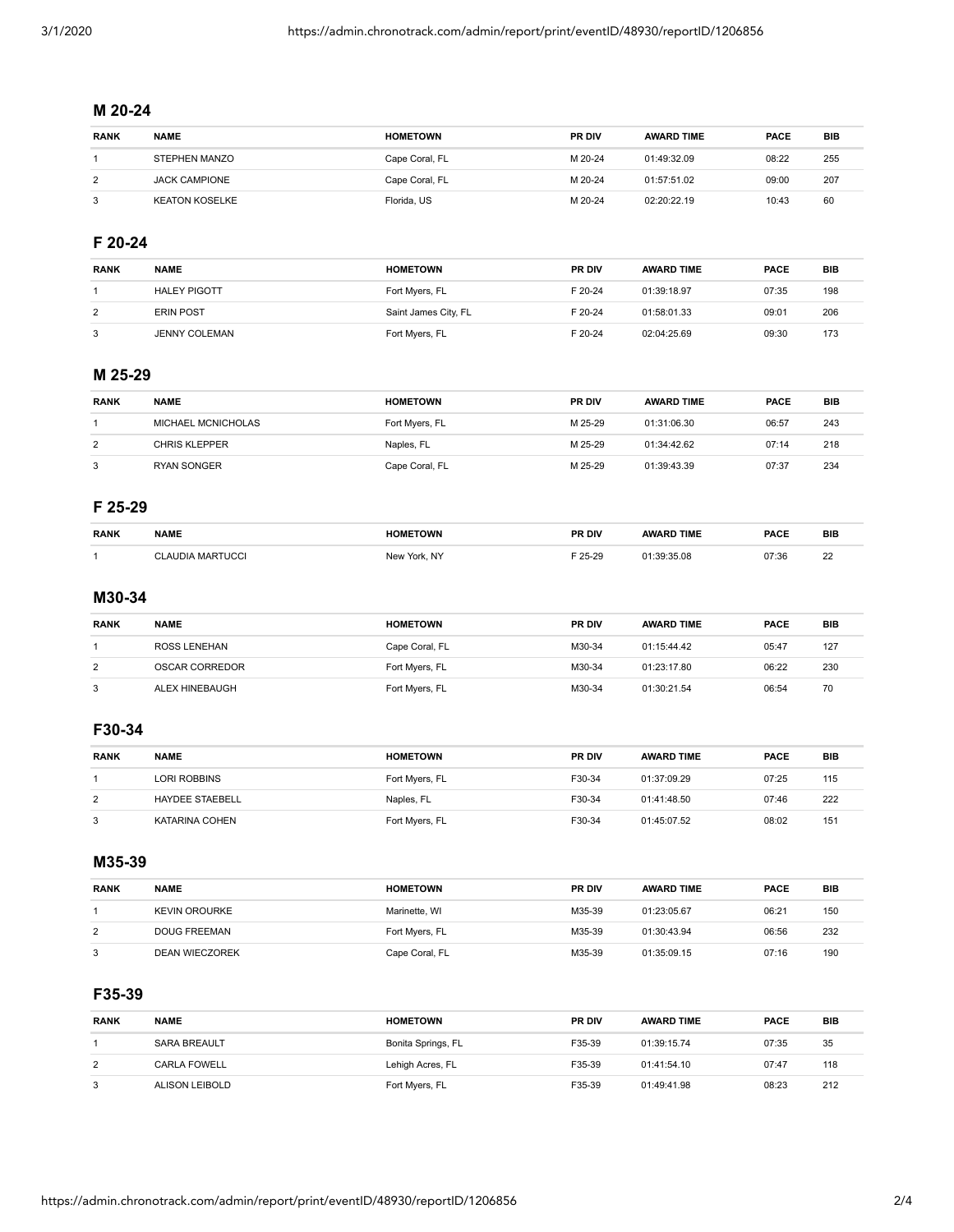## **M 40-44**

| <b>RANK</b> | <b>NAME</b>           | <b>HOMETOWN</b>  | <b>PR DIV</b> | <b>AWARD TIME</b> | <b>PACE</b> | BIB |
|-------------|-----------------------|------------------|---------------|-------------------|-------------|-----|
|             | JOHN SALVINO          | Chicago, IL      | M 40-44       | 01:38:47.32       | 07:33       | 34  |
| 2           | <b>GEOFFREY PAINE</b> | Cape Coral, FL   | M 40-44       | 01:45:02.79       | 08:01       | 82  |
| 3           | <b>ERNST EXUME</b>    | Lehigh Acres, FL | M 40-44       | 01:46:27.19       | 08:08       | 126 |

# **F 40-44**

| <b>RANK</b> | <b>NAME</b>          | <b>HOMETOWN</b> | <b>PR DIV</b> | <b>AWARD TIME</b> | <b>PACE</b> | <b>BIB</b> |
|-------------|----------------------|-----------------|---------------|-------------------|-------------|------------|
|             | SARAH BEEKMAN        | Fort Myers, FL  | F40-44        | 01:37:59.86       | 07:29       | 165        |
| 2           | <b>BROOK MEDINA</b>  | Fort Myers, FL  | F40-44        | 01:48:41.73       | 08:18       | 83         |
| 3           | <b>ERIN CANTWELL</b> | Fort Myers, FL  | F40-44        | 01:49:12.54       | 08:20       | 53         |

## **M 45-49**

| <b>RANK</b> | <b>NAME</b>            | <b>HOMETOWN</b> | <b>PR DIV</b> | <b>AWARD TIME</b> | <b>PACE</b> | BIB |
|-------------|------------------------|-----------------|---------------|-------------------|-------------|-----|
|             | <b>JEFF EAST</b>       | Fort Myers, FL  | M 45-49       | 01:25:54.13       | 06:34       | 111 |
| 2           | <b>WILLIAM VALENTI</b> | Fort Myers, FL  | M 45-49       | 01:28:00.26       | 06:43       | 174 |
| 3           | KINFAY MOROTI          | Fort Myers, FL  | M 45-49       | 01:45:30.73       | 08:03       | 78  |

#### **F 45-49**

| <b>RANK</b> | <b>NAME</b>          | <b>HOMETOWN</b>    | <b>PR DIV</b> | <b>AWARD TIME</b> | <b>PACE</b> | BIB |
|-------------|----------------------|--------------------|---------------|-------------------|-------------|-----|
|             | BETH SCHADD          | Bonita Springs, FL | F45-49        | 01:38:51.49       | 07:33       | 192 |
| 2           | LYNN-MARIE LARIVIERE | Cape Coral, FL     | F45-49        | 01:38:51.94       | 07:33       | 13  |
| 3           | SHELSEA RATZ         | Fort Myers, FL     | F45-49        | 01:59:25.65       | 09:07       | 122 |

# **M 50-54**

| <b>RANK</b> | <b>NAME</b>        | <b>HOMETOWN</b>          | <b>PR DIV</b> | <b>AWARD TIME</b> | <b>PACE</b> | BIB |
|-------------|--------------------|--------------------------|---------------|-------------------|-------------|-----|
|             | <b>SEAN KRAMAK</b> | St James City, FL        | M 50-54       | 01:43:07.90       | 07:53       | 62  |
| 2           | <b>FABIO RAMOS</b> | Cape CoralCape Coral, FL | M 50-54       | 01:45:58.33       | 08:06       | 154 |
| 3           | <b>JOHN PAUL</b>   | FT MYERS, FL             | M 50-54       | 01:56:30.53       | 08:54       | 217 |

#### **F 50-54**

| <b>RANK</b> | <b>NAME</b>           | <b>HOMETOWN</b> | <b>PR DIV</b> | <b>AWARD TIME</b> | <b>PACE</b> | BIB |
|-------------|-----------------------|-----------------|---------------|-------------------|-------------|-----|
|             | <b>DONNA HICKEY</b>   | Fort Myers, FL  | F 50-54       | 01:46:28.91       | 08:08       | 167 |
| 2           | CRYSTAL COLEMAN       | Fort Myers, FL  | F 50-54       | 01:54:13.33       | 08:43       | 76  |
| 3           | <b>MAURA GUEDOUAR</b> | Estero, FL      | F 50-54       | 01:55:06.44       | 08:47       | 195 |

#### **M 55-59**

| <b>RANK</b> | <b>NAME</b>          | <b>HOMETOWN</b> | <b>PR DIV</b> | <b>AWARD TIME</b> | <b>PACE</b> | <b>BIB</b> |
|-------------|----------------------|-----------------|---------------|-------------------|-------------|------------|
|             | <b>JOHN SCOTT</b>    | Cape Coral, FL  | M 55-59       | 01:37:05.20       | 07:25       | 215        |
| 2           | RONALD PRABUCKI      | Cape Coral, FL  | M 55-59       | 01:44:14.54       | 07:58       | 199        |
| 3           | <b>JOHN STEAKLEY</b> | Cape Coral, FL  | M 55-59       | 01:46:20.02       | 08:07       | 227        |